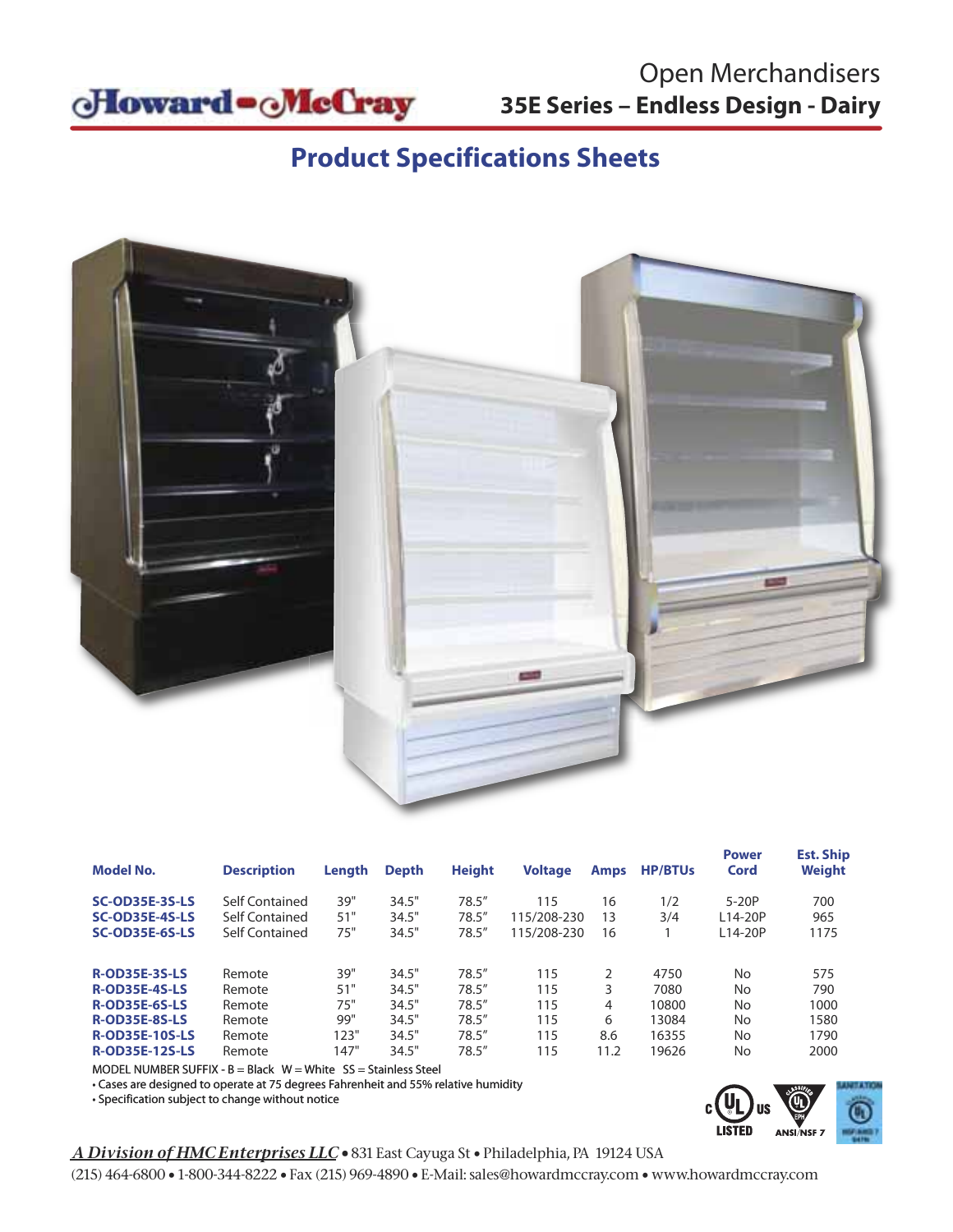**oHoward - McCray** 

# **Standard Specifications and Optional Features**

### **CONSTRUCTION**

- UL Classified to ANSI/NSF 7
- Foamed in place CFC free foam
- Heavy gauge steel super structure
- Multi deck
- Endless design allows for continuous line up

#### **INTERIOR**

- White, black, or stainless steel end panels
- Removable white, black, or stainless steel floor pans • White, black, or stainless steel perforated rear wall
- (for even air distribution)
- Full length lighting at top of unit
- 4 levels of lighted shelving
- 5 levels of product display
- Stylish price tag molding on each shelf

#### **EXTERIOR**

- White, black, or stainless steel ends and front
- Removeable front grill allows for cleaning and servicing
- 1" bumper
- Choice of end panels

#### **FINISHES**

- White, black, or stainless steel end panels
- White, black, or stainless steel front rail
- White, black, or stainless steel end trim
- Laminate, and custom paints available
- Coated galvanized rear

### **LIGHTING**

- 1 row at inside top of unit
- 4 rows of lighted shelving

#### **ELECTRICAL REQUIREMENTS**

- Self contained unit comes with cord and plug
- UL/CUL listed
- See Tech page for details on voltage

#### **REFRIGERATION**

- R404A expansion valve system
- Low velocity fans located below deck area (to insure even flow of air)
- Electronic Control System with automatic air defrost to maintain balanced temperatures
- New high efficency air screen technology
- Self contained system
- Copeland hermetic unit
- Remotes available

#### **OPTIONAL FEATURES**

- Solid state lighting
- Night covers
- Security cover
- Peg bars
- Electric condensate pan, with separate plug
- Insulated divider for line ups
- Plexiglas divider for line ups
- Colored bumper
- Stainless steel, laminated or paint
- Product stops on shelving
- Choice of end panels
- Digital thermometer

#### *Important Note:*

24.59 *All refrigerated cases are designed to operate in an environment of 75 degrees and 55% relative humidity. Product must be cooled before being displayed within the case. DRAIN IS REQUIRED*





*A Division of HMC Enterprises LLC •* 831 East Cayuga St • Philadelphia, PA 19124 USA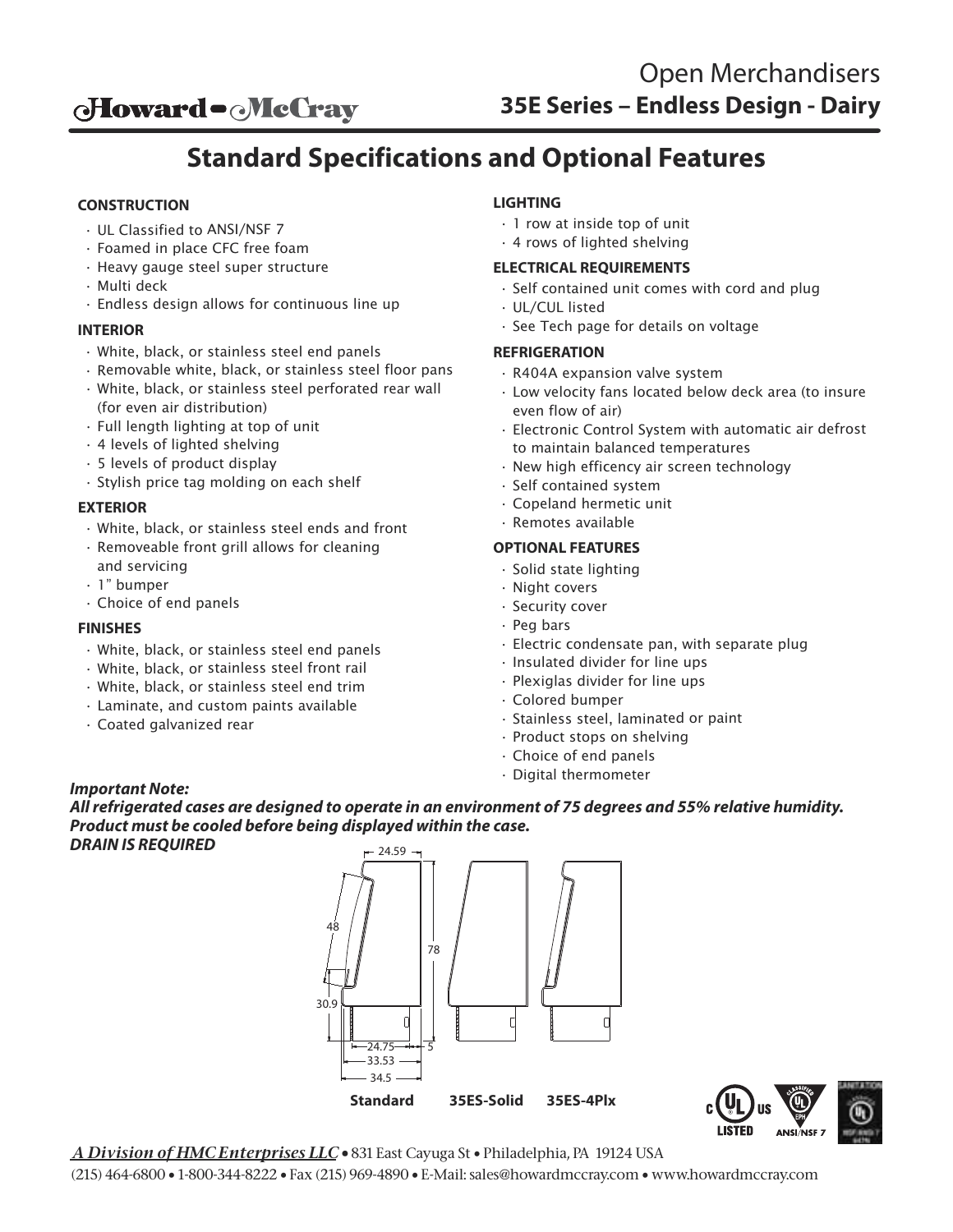## Howard - McCray

# Open Merchandisers **35E Series – Endless Design - Dairy**

# **Technical Data**

|                                 |                 | <b>Remote or Self Contained</b> |                                |                    | <b>Remote Only</b>  |                   |                           |  |
|---------------------------------|-----------------|---------------------------------|--------------------------------|--------------------|---------------------|-------------------|---------------------------|--|
| <b>Model No.</b>                |                 |                                 | <b>OD35E-3S-LS OD35E-4S-LS</b> | <b>OD35E-6S-LS</b> | <b>OD35E-8S-LS</b>  |                   | OD35E-10S-LS OD35E-12S-LS |  |
| Length with (2) ends            |                 | 39''                            | 51''                           | 75''               | 99"                 | 123''             | 147''                     |  |
| <b>Length without ends</b>      |                 | 36''                            | 48''                           | 72"                | 96''                | 120''             | 143''                     |  |
| <b>Height with ends</b>         |                 | 78.5''                          | 78.5''                         | 78.5"              | 78.5''              | 78.5''            | 78.5''                    |  |
| <b>Height without ends</b>      |                 | 78''                            | 78''                           | 78''               | 78''                | 78"               | 78''                      |  |
| <b>Depth with ends</b>          |                 | 34.5''                          | 34.5''                         | 34.5''             | 34.5''              | 34.5''            | 34.5''                    |  |
| <b>Depth without ends</b>       |                 | 34.25"                          | 34.25"                         | 34.25"             | 34.25"              | 34.25"            | 34.25"                    |  |
| <b>Endless design</b>           |                 | <b>YES</b>                      | <b>YES</b>                     | <b>YES</b>         | <b>YES</b>          | <b>YES</b>        | <b>YES</b>                |  |
| (Dimensions are +/- 1/4")       |                 |                                 |                                |                    |                     |                   |                           |  |
|                                 |                 |                                 |                                |                    |                     |                   |                           |  |
| <b>Operating temperature</b>    |                 | 34°F to 38°F                    | 34°F to 38°F                   | 34°F to 38°F       | 34°F to 38°F        | 34°F to 38°F      | 34°F to 38°F              |  |
| <b>Refrigerant (exp. valve)</b> | SC              | R404A                           | R404A                          | R404A              | (2) R404A           | (2) R404A         | $(2)$ R404A               |  |
| <b>Compressor size HP</b>       | $\overline{SC}$ | 1/2                             | 3/4                            | $\mathbf{1}$       | not included        | not included      | not included              |  |
| Defrost per day (24 hours)      | Air Defrost     | 3 @ 30 min.                     | 3 @ 30 min.                    | 3 @ 30 min.        | 3 @ 30 min.         | 3 @ 30 min.       | 3 @ 30 min.               |  |
| BTU's at +20°F Evap. Temp.      | R               | 4750                            | 7080                           | 9400               | 13084               | 16355             | 19626                     |  |
| <b>Voltage</b>                  | SC              | 115                             | 115/208-230                    | 115/208-230        | 115                 | 115               | 115                       |  |
| Amperage                        | SC              | 16                              | 13                             | 16                 | N/A                 | N/A               | N/A                       |  |
| <b>Remote Voltage</b>           | R               | 115                             | 115                            | 115                | 115                 | 115               | 115                       |  |
| <b>Amperage, lights only</b>    | R               | $\overline{2}$                  | 3                              | 4                  | 6                   | $\overline{7}$    | 8                         |  |
| Cord and plug                   | SC              | $5-20P$                         | L14-20P                        | L14-20P            | N/A                 | N/A               | N/A                       |  |
|                                 | R               | N/A                             | N/A                            | N/A                | N/A                 | N/A               | N/A                       |  |
|                                 |                 |                                 |                                |                    |                     |                   |                           |  |
| <b>Exterior color</b>           |                 | W, B, SS                        | W, B, SS                       | W, B, SS           | W, B, SS            | W, B, SS          | W, B, SS                  |  |
| <b>Interior color</b>           |                 | W, B, SS                        | W, B, SS                       | W, B, SS           | W, B, SS            | W, B, SS          | W, B, SS                  |  |
| # of rows / shelves             |                 | 4/4                             | 4/4                            | 4/8                | 4/8                 | 4/12              | 4/16                      |  |
| Shelf size depth                |                 | $(1)$ 14" $(1)$ 16"             | $(1)$ 14" $(1)$ 16"            | (2) 14'' (2) 16''  | $(2)$ 14" $(2)$ 16" | (3) 14'' (3) 16'' | (4) 14'' (4) 16''         |  |
|                                 |                 | (2) 18''                        | (2) 18''                       | (4) 18''           | (4) 18''            | (6) 18''          | (8) 18''                  |  |
|                                 |                 |                                 |                                |                    |                     |                   |                           |  |
| <b>Shipping Info</b>            |                 |                                 |                                |                    |                     |                   |                           |  |
| <b>Height</b>                   |                 | 86"                             | 86''                           | 86''               | 86"                 | 86''              | 86''                      |  |
| <b>Depth</b>                    |                 | 44"                             | 44"                            | 44"                | 44"                 | 44"               | 44"                       |  |
| Length                          |                 | 61"                             | 61"                            | 86"                | 109"                | 135''             | 157''                     |  |
| <b>Gross weight SC/R</b>        |                 | 700/575                         | 965/790                        | 1175/1000          | 1580                | 1790              | 2000                      |  |
| <b>Cubic feet</b>               |                 | 130                             | 130                            | 184                | 233                 | 288               | 336                       |  |

#### **(ALL WHITE OR ALL BLACK, NO EXTRA CHARGE—IF COLORS ARE MIXED AN ADDITIONAL CHARGE WILL APPLY)**

**Prefix Suffix**  $SC = Self$  Contained  $B = Black$ 

 $R =$  Remote  $S =$  Stainless Steel  $LS = T8$  lighting LCD = Solid state

lighting

• Cases are designed to operate at 75 degrees Fahrenheit and 55% relative humidity

- Cases are equipped with drains; check your local building codes for connection requirements.
- Specification subject to change without notice



*A Division of HMC Enterprises LLC •* 831 East Cayuga St • Philadelphia, PA 19124 USA